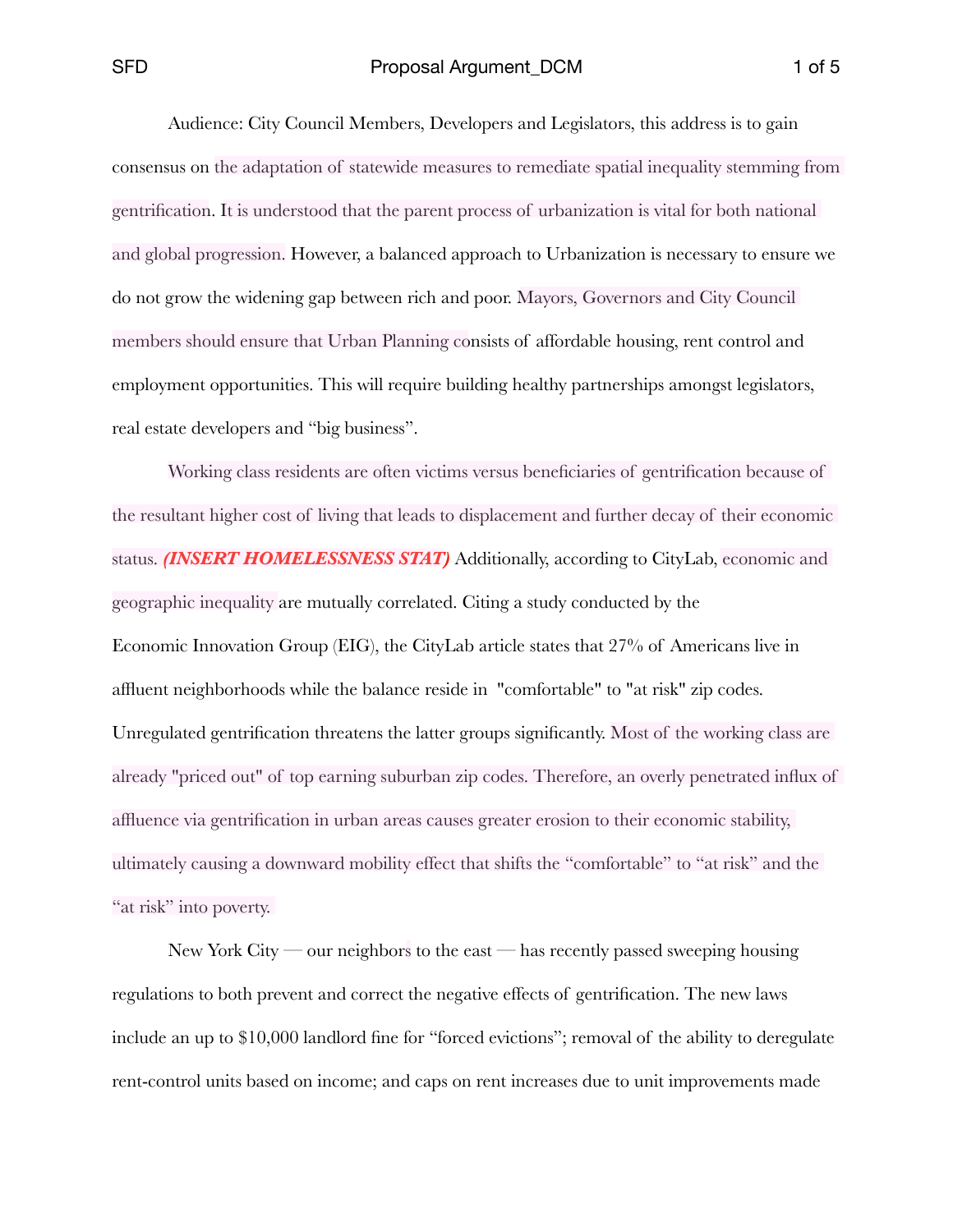during vacancies (New York Times, n.d.). Similarly, in March 2019 Oregon became the first state in the U.S. to pass statewide rent-control regulation *(add texture).* Although, the effects of both measures are yet to be seen, local residents and social advocates alike agree it's a step in the right direction.

However, broader efforts should be considered which is the aim of this proposal. I urge

you to review the following initiatives outlined below high level and then detailed further.

- I. Statewide Rent Control (with Oregon & New York City as case studies)
- II. Protected urban zones for affordable housing
- III. Stricter criteria for real estate developer contract approvals
- IV. Mandatory local labor minimums for large corporate entities

**Statewide Rent Control** (these themes will become paragraphs)

Start small, min/max annual rent percentage increase per year table/schedule contingent upon "reason code" for increase Example below:

| Market Adjustment (MA)                   | 2%    |
|------------------------------------------|-------|
| Unit Level Improvements $+$ MA $\mid$ 5% |       |
| <b>Structural Amenities**</b>            | $8\%$ |

*\*\* Shall only be applied once per every 5 years as Structural Amenities should not experience considerable* 

### *fluctuations*

Benefits: regulation uniformity and clear guidelines without loop holes and gray areas  $B2$ ; neighborhood stability = economic stability because less volatile turnover patterns produces community which in turn supports schools, churches, libraries and other public institution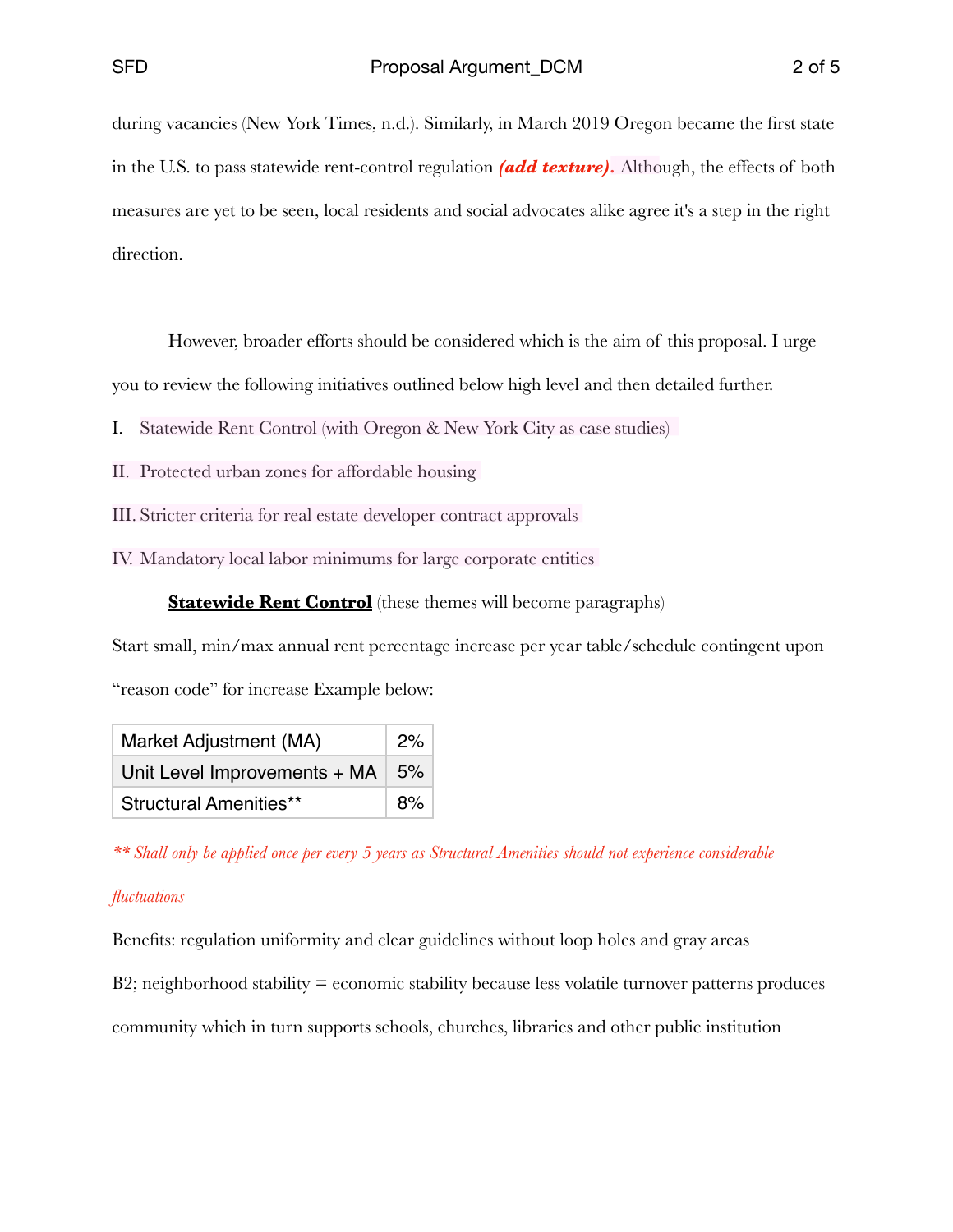#### **Protected Urban Zones**

Many times the ring of gentrification expands outwardly  $\sim$  as one ring hits a price ceiling a new ring is established and at risk groups get pushed further and further away from metropolis epicenters disconnecting them from mass transit and other goods and services once easily accessed. Therefore…

**Benefit 1;** protects "comfortable and "at risk" groups which in turn reduces displacement > homelessness

**B2;** secures and provides an entry level labor pool for large corporate players in the newly gentrified area

### **Stricter Criteria for Real Estate Developers**

A key solution to this issue is stricter criteria issued by local state and city council leaders on real estate developers placing bids to secure contracts. We must compel developers seeking multiple contracts within our municipality to adhere to three key touchstones:

- Guarantee "X" (will define "X") number of affordable housing developments in underserved areas
- Achieve percentage of occupancy minimums and regulated rent caps for federal/state employees and active duty/military veterans.
- Ensure earmarked income mix buildings within large community complex developments (cite Toll Brothers example)

Also we should continue to ease density restrictions allowing for building "up and not out". As is the case with LoConte and the Ward Train Station project, building smaller apartment units of 482-800 sq ft in >=8 story buildings creates more density and lower rent/unit (INSERT CITATION).This provides a great example of the luxury hybrid housing scheme. The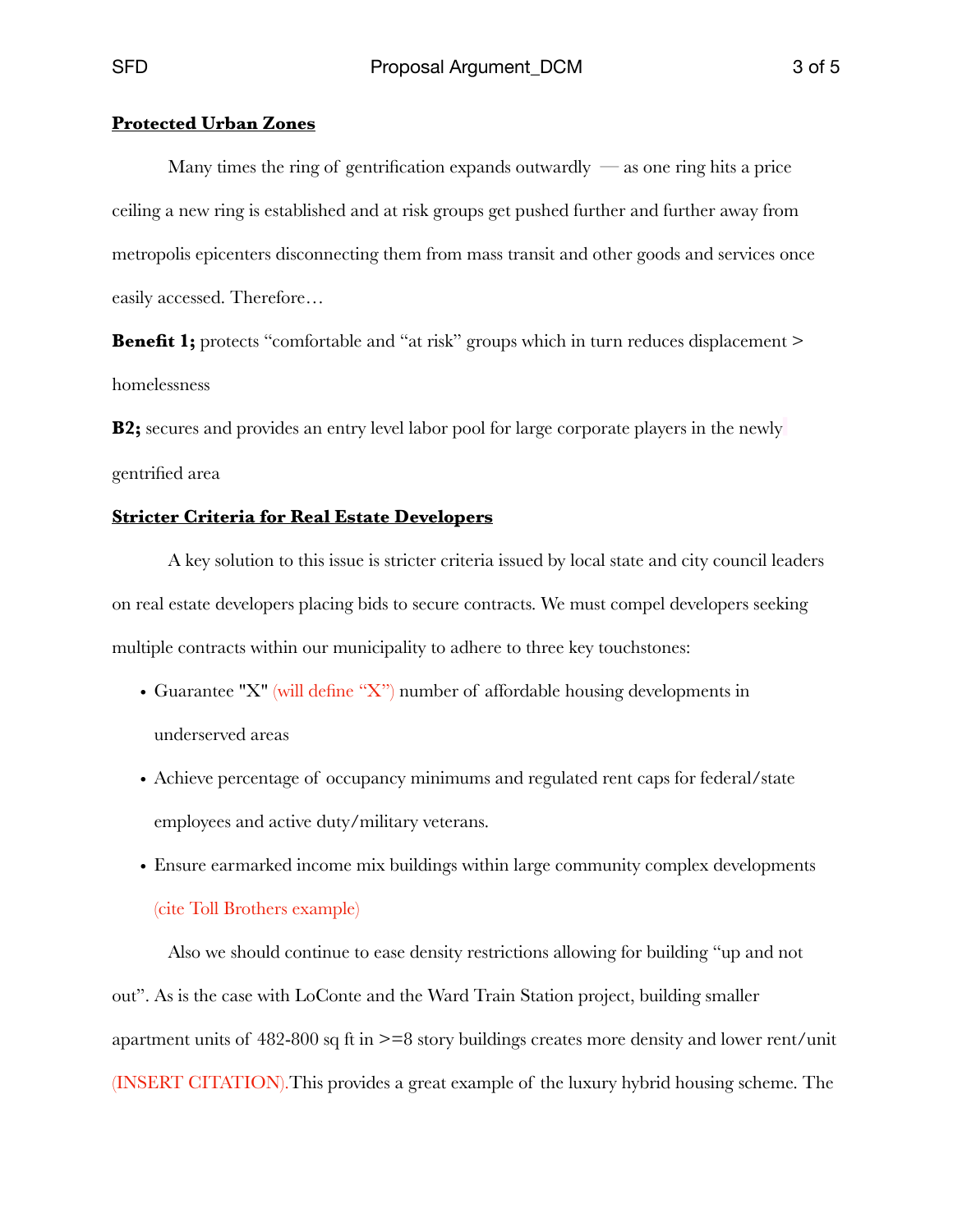cons of this solution is developers generally don't like stipulations and may opt to use private funding or simply walk the deal altogether.

Benefit 1; working class benefits from modernized affordable housing

B2: Balanced approach that serves ALL residents

B3: Good PR for real estate developers in promoting healthy image as a "good actor" in the community committed to Corporate Social Responsibility (CSR).

### **Labor Minimums**

Finally, we should push for mandatory local labor percentage minimums from "big businesses" across a range of roles. This should be done as part of tax breaks and other subsidies they receive to operate in newly urbanized neighborhoods. This gives the working class the opportunity to achieve upward mobility and enjoy the same live, work, play benefits of their affluent neighbors.

In addition to the proposal above, greater community involvement and attendance is needed at public town halls and city council meetings where developers present their proposals. Greater attendance with meaningful, probing questions promotes accountability for both sides. Having a voice during initial stages can deliver equitable outcomes for residents at risk while lifting and modernizing the community which provides a higher quality of life for ALL residents.